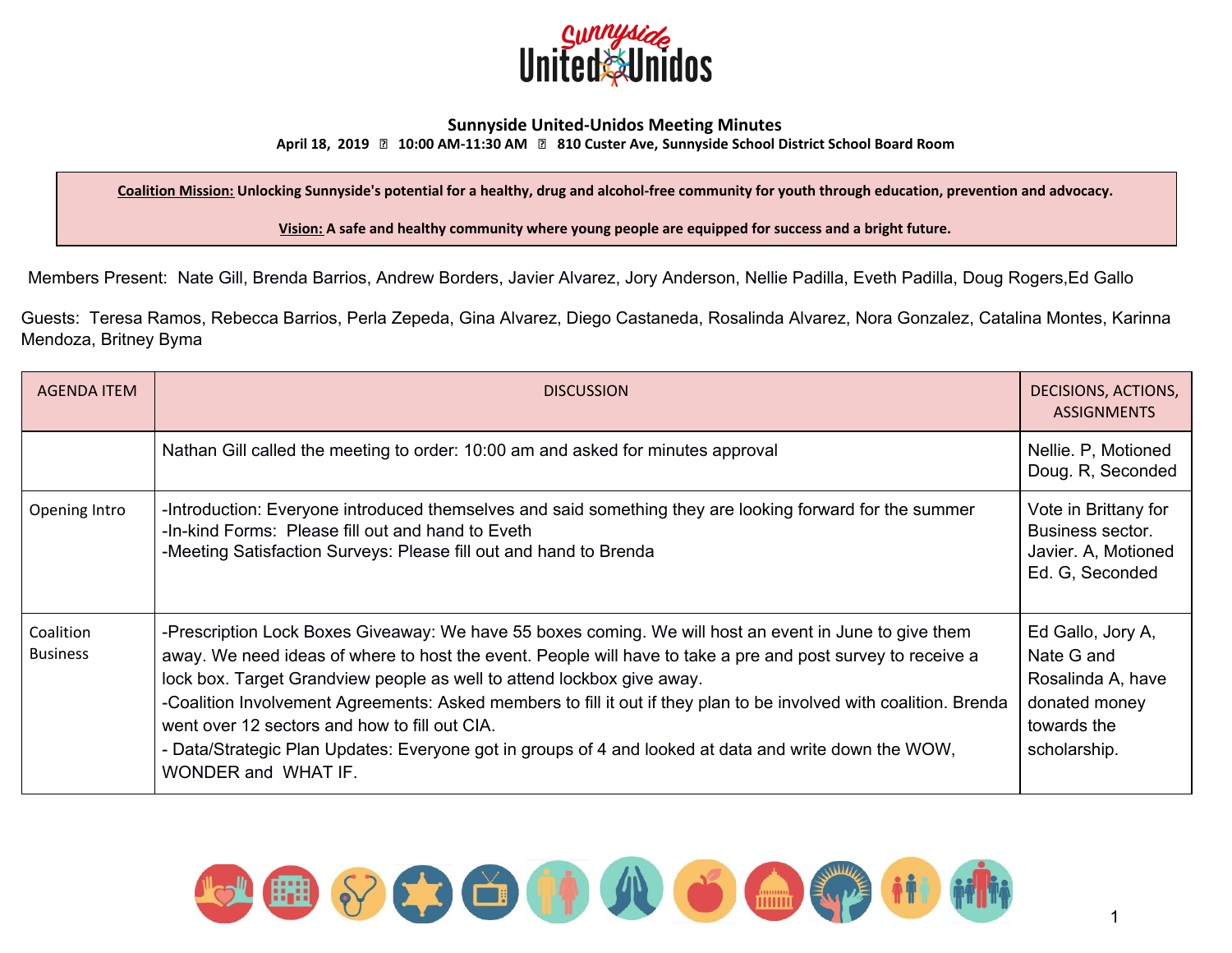

|                          | - Parents Who Host Lose The Most: Brenda explained materials. Most materials are in english, we asked<br>members to help out by posting materials around town. Campaign starts May 27<br>- Prevention Bingo Night: May 9th 5pm-7pm<br>- Prevention Scholarship: Jory wants to start a scholarship for seniors in Prevention Club. We can put money<br>together and possibly give one \$250 scholarship and if we get more money we can do two \$250 or one \$500.<br>We want to start it in June. Make decision in May of who will be awarded. Essay must be submitted by May<br>16th.<br>Qualifications: Senior involved in prevention club, accepted to a college or trade schools, write an essay about<br>the importance of youth drug/alcohol prevention.<br>Eveth and Brenda will keep track of money and give receipts.                                                                                              |  |
|--------------------------|-----------------------------------------------------------------------------------------------------------------------------------------------------------------------------------------------------------------------------------------------------------------------------------------------------------------------------------------------------------------------------------------------------------------------------------------------------------------------------------------------------------------------------------------------------------------------------------------------------------------------------------------------------------------------------------------------------------------------------------------------------------------------------------------------------------------------------------------------------------------------------------------------------------------------------|--|
| Committee<br>Reports     | <b>Communication Committee</b><br>Radio Talk Show Dates & Topics: Brenda went over topics. SUU will be on today<br>• Start Talking Now Banners: We got this campaign from ESD 105. If anyone has any ideas of where to<br>post these please let us know.<br><b>Youth Activities</b><br>-Prevention club is participating in national prevention week by helping out with Prevention Bingo. They have<br>also been sharing the prevention message by partnering with young life and Latino Culture Club.<br>-Svms ASB Officers are working on a drug free song to present at the Spring Youth Forum<br><b>GFI Report</b><br>-Ministerial association is coming together. They are coming together with a plan to model the Grid Foundation<br>and take over parks (similar to what LA does)<br>-Yakima has a big influence on Gangs here. There is a lot of Red presence<br>-We are doing very well but we want to do better |  |
| Closing<br>Announcements | <b>Community Updates:</b><br>Policy in State/City: Tobacco 21 bill passed which means people have to be 21 to buy Vape/tobacco<br>products<br>Meeting Satisfaction Surveys: Please fill out                                                                                                                                                                                                                                                                                                                                                                                                                                                                                                                                                                                                                                                                                                                                 |  |